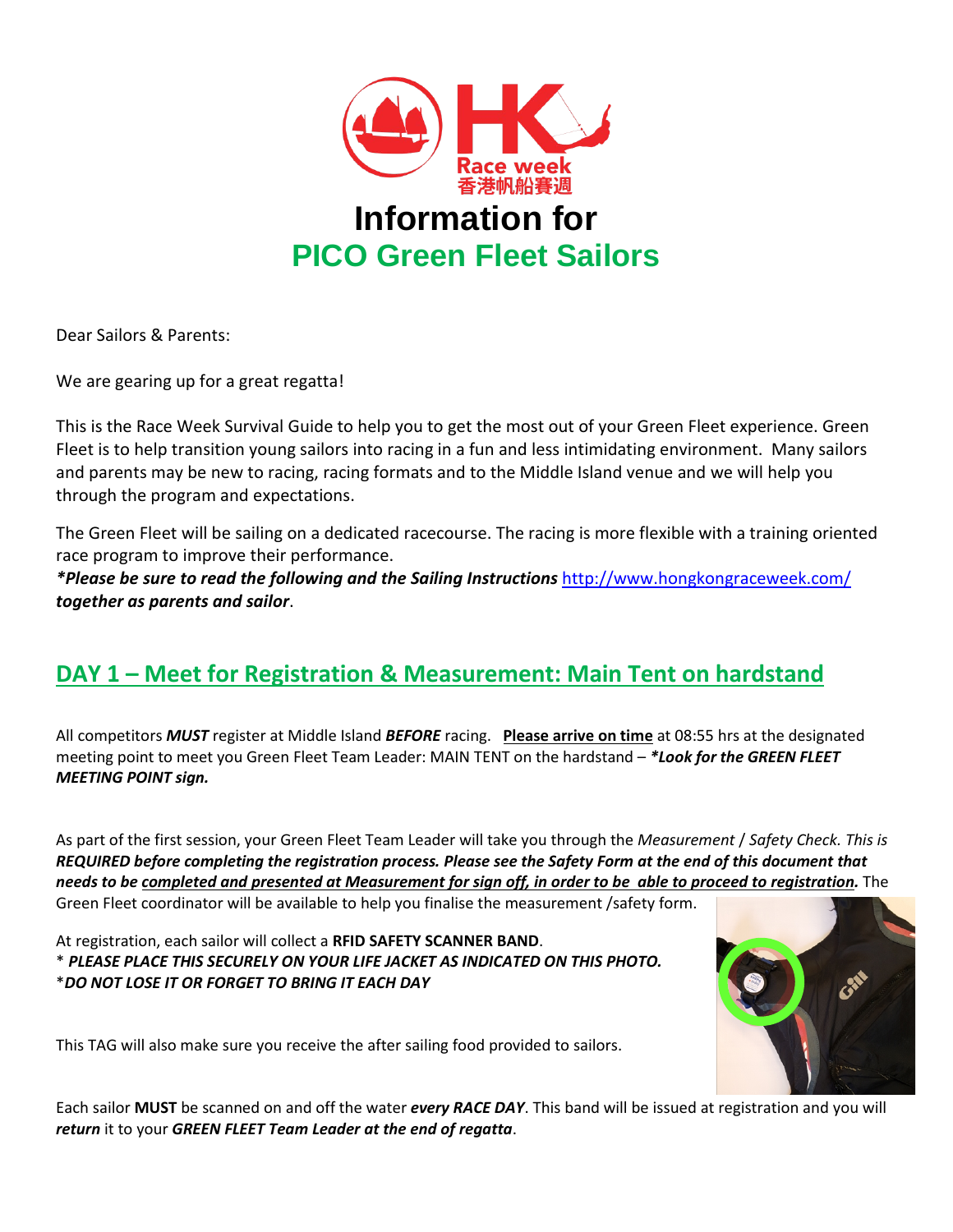#### **DO NOT LOSE IT -** There will be a **\$100 HKD FINE for a lost band**

On-water sessions will commence after measurement and registration has been completed.

After sailing on *Wednesday January 20, 2021*, Green Fleet Sailors will join all the other HKRW sailors for a hot Sailor Snack prior to participating in the fun and excitement of the opening ceremony.

The opening ceremony is scheduled for approximately 1700 hours on *Wednesday January 20, 2021.* \**Parents welcome to join.*

Sailors will be given a reusable water bottle for use while racing. Filtered water refill stations will be available on the hard standing and on a number of committee boats on the water. The Club is actively seeking to reduce disposable plastic container waste - Please support our [Sailors for the Sea Clean Regatta initiative](https://www.sailorsforthesea.org/get-involved/spread-word)

#### *\*PLEASE DO NOT BRING SINGLE USE PLASTIC BOTTLES TO THE ISLAND*

Please take a moment to locate the official notice board where any official notices to competitors will be posted. Check this every morning on arrival to Middle Island for official Notices to Competitors.

## **Parents:**

Get involved! Our advice is that each young sailor has a parent volunteer with them to assist with rigging and launching**.**  *HKRW prides itself on parent participation. Not only do our supporting parents help their own team members, but also any other sailor who needs assistance in rigging and launching*.

Parents should arrive early with their sailor and at the end of the sailing day (usually around 15:00hrs onwards) be ready to help the sailors and boats back onto shore.

We also need parents that will help ensure each child has drinking water on their boat and extra water and their snacks are loaded onto their coach boat each morning of the regatta.

Parents are also encouraged to *volunteer* for a variety of other tasks to help with the Green Fleet racing. *It's a great opportunity to learn with your sailor and watch them race. Many tasks require no previous experience!* You will *still be able to assist your child to rig - [VOLUNTEER](https://www.rhkyc.org.hk/events/HKRWVolunteer2021.aspx)*

We anticipate our Green Fleet program to finish by 16:30hrs and other activities will be complete by 1730hrs each day.

## **Cold Weather**

It may be quite cool (10 degrees). It may rain…..sideways! You may capsize and end up swimming. Please come prepared for all conditions - you cannot have fun and perform at your best if you are cold.

*A wetsuit and warm hat is recommended***.** Wearing a waterproof jacket / pants over a wetsuit helps to increase warmth. In addition, wool and micro fleece will keep you warm even if wet – wear over the wetsuit and under the jacket. No bare feet or shower sandals please – proper footwear for protection and better grip is recommended.

The Green Fleet Race Management Team will be monitoring the weather and the sailors, but it is the sailor's responsibility to come prepared for the conditions. We reserve the right to postpone or curtail racing depending on the conditions.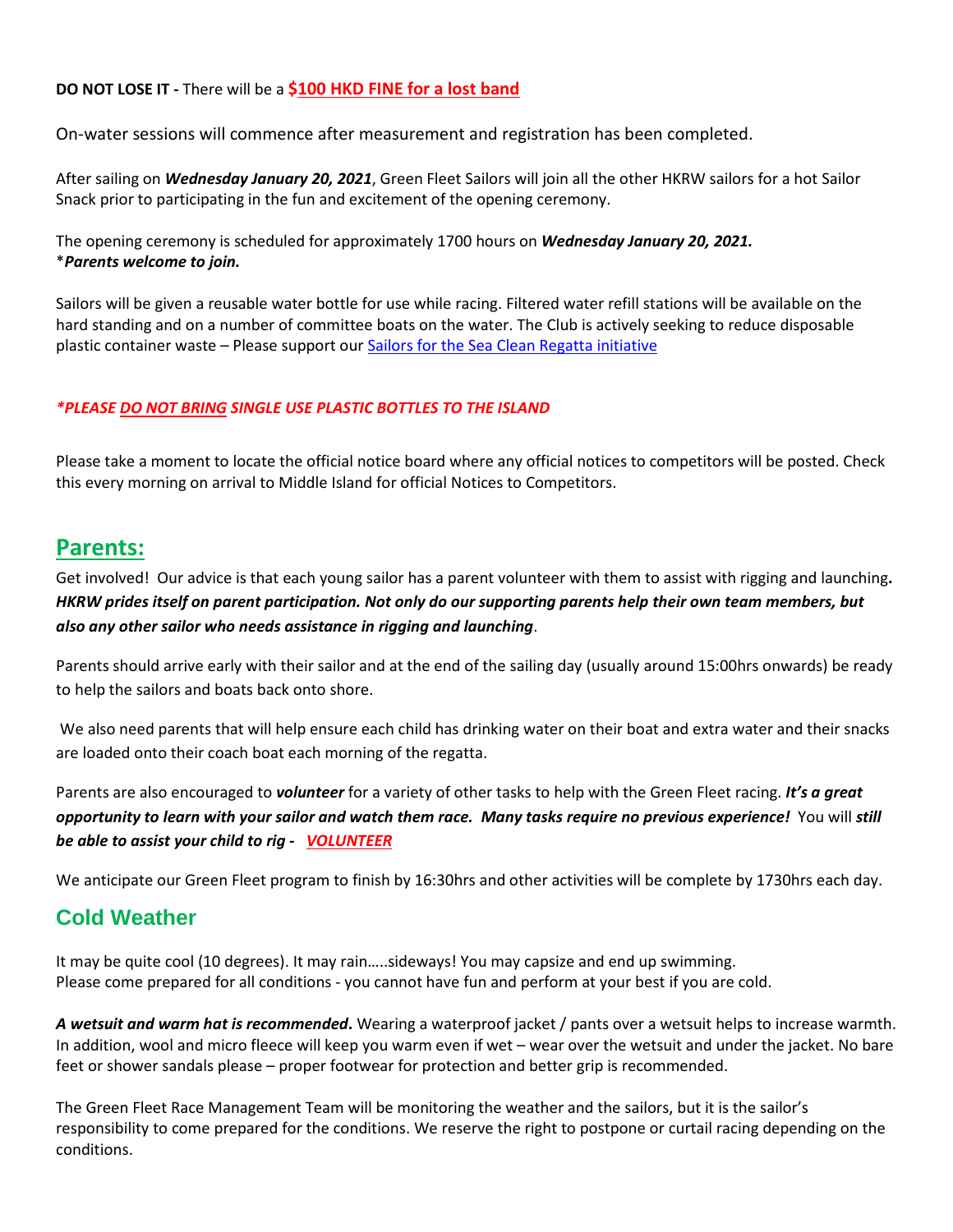## **Sunscreen / Hats / Sunglasses / Sailing Gloves**

Even if cold and cloudy we recommend using a high quality sunscreen on any exposed skin. A hat with a visor and retaining strap (in case it blows off) is also recommended. Sunglasses are optional but please use a suitable retaining strap to protect against loss. Sailing gloves are optional. Please be sure your name is clearly marked in / on everything!

### **Wristwatch with Countdown**

A waterproof digital wristwatch with an adjustable countdown timer is recommended for timing the 5 minute race starting sequences. This is not required for Green Fleet (we will be assisting sailors to manage the timing) but as sailors advance with racing they will need this type of watch.

### **Facilities**

Middle Island changing rooms have lockers available where you can store your belongings including a set of dry, warm clothes to change into after racing! Sign out a key on arrival at Middle Island to be sure you get one, or pair up with another Green Fleet sailor (we will return to MI before the other fleets).

### *\*Please use a locker for all valuables.*

Towels are provided - be quick, hot water is limited! There will be a large tent on the hard standing for tutorials and keeping warm!

## **Daily Schedule (Wednesday and Thursday)**

- 0830hrs arrive at ferry station to Middle Island. There are approximately 250 sailors and 100 volunteers arriving for Hong Kong Race Week every day, *please allow for delays boarding ferries from the promenade to the Club.*
- 0855hrs Green Fleet Morning Briefing. Meet in the main tent dressed for racing. Parents welcome.
- Around 1500hrs onwards Green Fleet arrives back to shore and post-race briefing takes place. Parents welcome. \*Timing may vary.
- After racing there will be a hot Sailor Snack daily

\*The Green Fleet plans to be the last class launching and the first class to land in the afternoon, so all times are approximate.

### **Lunch - on the water**

Please note that unlike the format for normal RHKYC sailing courses, the Green Fleet *may not return to Middle Island for lunch.* 

All sailors are expected to bring drinking water and food / snacks with them on their boat while sailing. High energy foods that can be eaten quickly and packed in waterproof bags / containers are recommended. Storing food, sunscreen, etc. in a waterproof bag that closes and can be secured to the boat (in case of capsizing) is also recommended.

Each sailor will be given a hot snack after racing, but they will need additional food while on the water. \* Lunch orders are available and can be collected at Middle Island prior to racing: <https://www.hongkongraceweek.com/optimist-green-fleet>

ABC and Hebe Haven members will have signing rights at the Yacht Club during the event. Other participants will be able to apply fo[r visiting membership](https://www.hongkongraceweek.com/visiting-membership) or Octopus cards use – please apply for Visiting membership when you enter the regatta. \*3 day delay in issuing if arranged at Registration.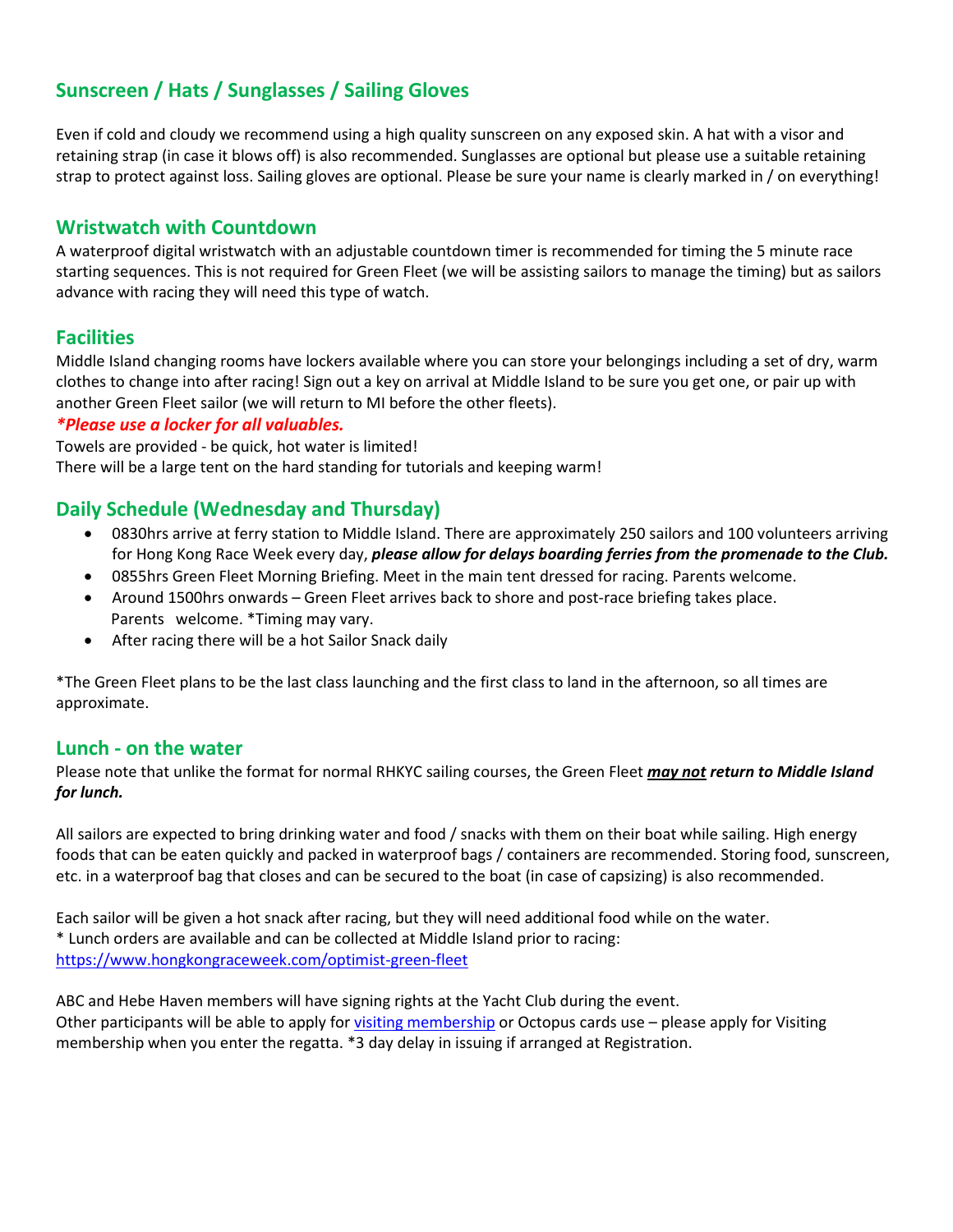## **Sailing / Race Program**

We are planning a 7-8 race series in addition to on-the-water training.

## **General**

The Green Fleet Team will look after the sailors, but there will be times both on and off the water where they will be expected to act independently and responsibly.

# **What to bring Guide:**

Sailors *will* get wet and should bring with them the following items:

- A waterproof jacket (and possibly trousers) if raining
- Wetsuit if you have one
- Buoyancy aids
- You need suitable footwear (flip flops are not appropriate) please don't wear your best pair of trainers! 2 pairs of shoes is a good idea (including one pair that can get wet, non-slip white canvas shoes as sold in Welcome are fine)
- Sailing gloves
- Changes of clothes;
- A sun hat
- Sun screen
- Sunglass are recommended
- Water bottle

**Other information can be found at:** [http://www.hongkongraceweek.com](http://www.hongkongraceweek.com/)

**I want to VOLUNTEER:** <https://www.rhkyc.org.hk/events/HKRWVolunteer2021.aspx>

We look forward to seeing you at the event!

# **The Green Fleet Team**

## **\*Please scroll to see the sample Safety Measurement Form**